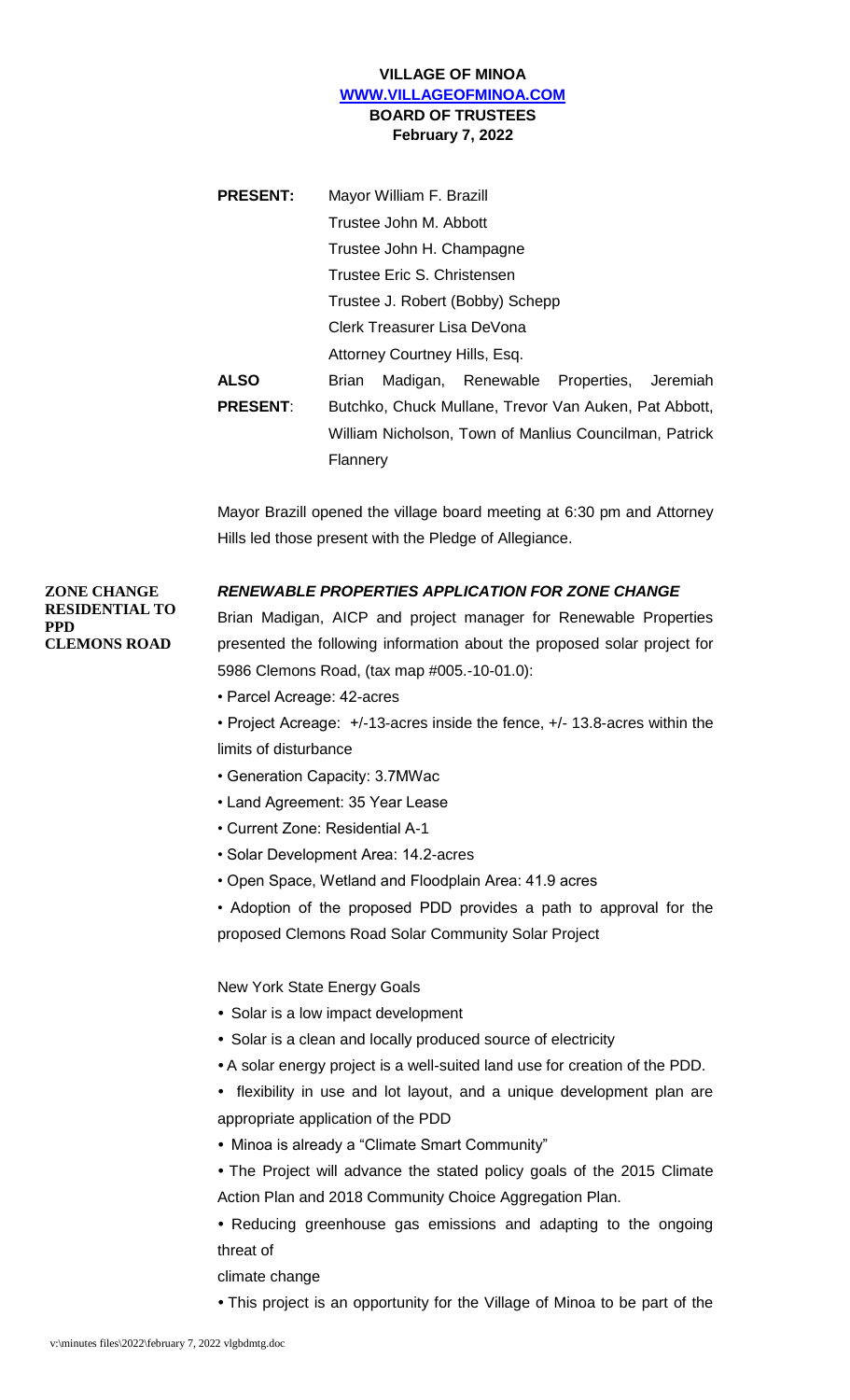solution.

Attorney Hills reviewed the procedure for zone change applications: Procedure review. The classification of any property within the PDD (Planned Development District) requires the undertaking of a three-step process involving approvals from both the Village Board and the Planning Board.

(1)

In the first step, concept plan and outline review, the Village Board, in its legislative capacity, establishes the boundaries of the proposed PDD and sets the limits on the nature and range of uses, geometric and site controls and overall project planning. The Village Board's action is in response to the applicant's submission of a general concept plan and outline that describes the contemplated development for the proposed PDD. The applicant submissions contemplated would include concept layout plans and narrative descriptions of the details of same and the proposal generally, including all public and private improvements. It is contemplated the concept plan and outline during this review step may be modified and gradually include more and more detail. This step begins a dialogue between the applicant and the Village, and it does not commit the Village Board to adopt a PDD zone change in the final step of this process.

#### (2)

In the second step, project plan review, the Planning Board is delegated by the Village Board to be responsible for ensuring that the general concept plan and outline reviewed and approved by the Village Board is further refined and capable of being properly implemented. The Planning Board ensures such compliance by reviewing and approving the project plan submitted by the applicant and determining the conformity of same with the Village Board received concept plan and outline. The project plan is the detailed narrative and graphic documentation for development of the entire PDD and would include all detail included in the Village Board referred concept plan and outline with such additional detail as may be reasonably necessary to evidence that any site and/or subdivision plans based thereon are capable of development, construction and occupancy for the intended purposes. This step culminates with an advisory recommendation to the Village Board from the Planning Board.

#### (3)

The final step, PDD adoption, is through a formal zone change by the Village Board. This may, in effect, include, or be followed by such site plan and/or subdivision reviews of individual sites or portions of the PDD by the Planning and/or Village Board to ensure that actual construction and development fully implement the project plans reviewed, modified and approved in the formation of the PDD.

Trustee Schepp made a motion, seconded by Trustee Abbott pursuant to Village Code Section 160-13.1B (1) the village board declared Lead Agency, reviewed concept plan and outline for the proposed Planned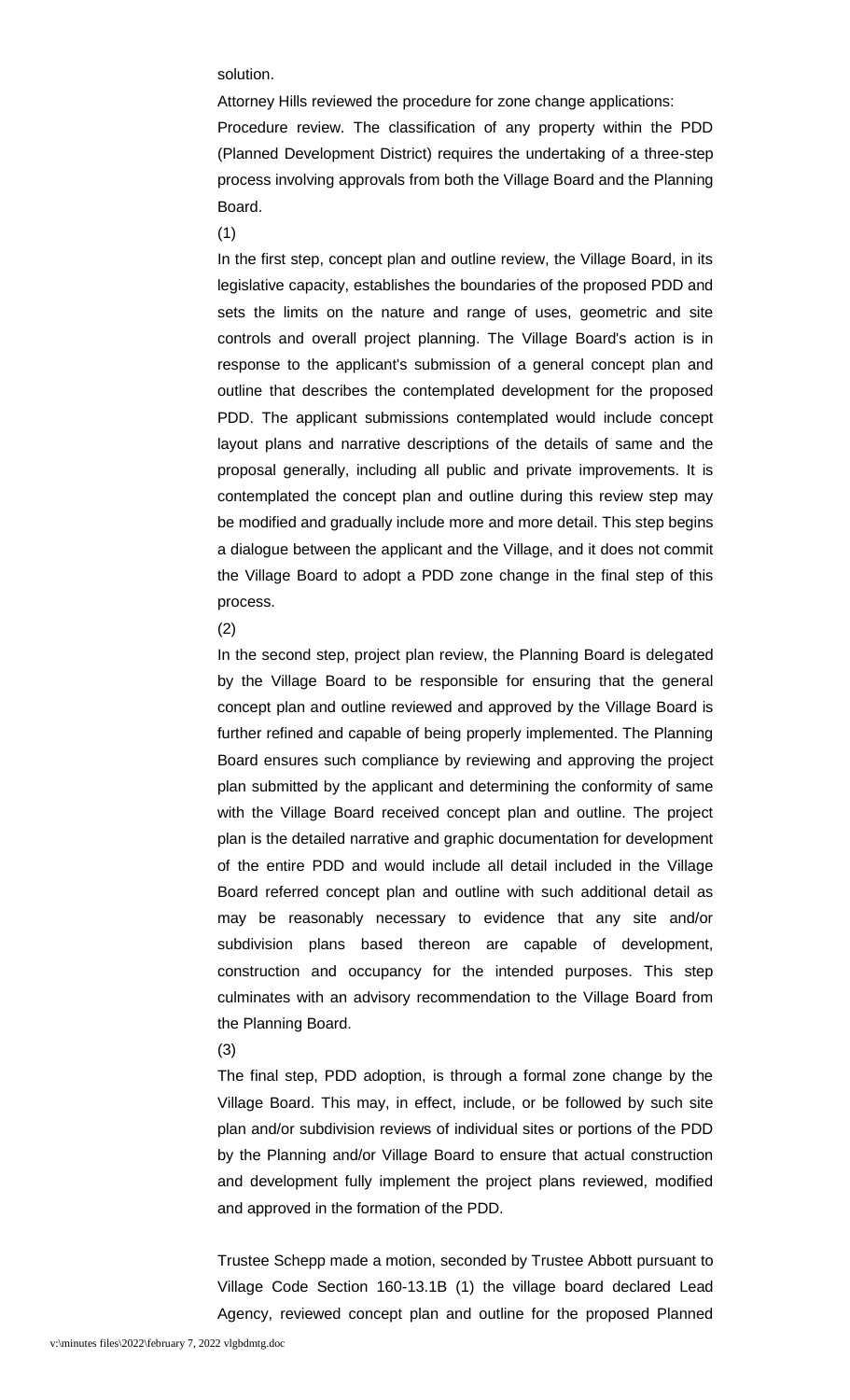Development District (PDD) and delegate the Planning Board to be responsible for ensuring the general concept plan and outline of the proposed project is further refined and capable of being properly implemented. All in favor; motion carried.

#### *MEETING MINUTES – DECEMBER 20, 2021*

**TREASURER**

**CLERK-**

Trustee Abbott made a motion, seconded by Trustee Schepp to ratify prior approval to approve meeting minutes, December 20, 2021. All in favor, motion carried.

#### *MEETING MINUTES – JANUARY 3, 2022*

Trustee Champagne made a motion, seconded by Trustee Christensen to ratify prior approval to approve meeting minutes, January 3, 2022. All in favor, motion carried.

#### *MEETING MINUTES – JANUARY 18, 2022*

Trustee Christensen made a motion, seconded by Trustee Abbott to approve meeting minutes, January 18, 2022. All in favor, motion carried. *MEETING MINUTES – JANUARY 24, 2022*

Trustee Schepp made a motion, seconded by Trustee Christensen to approve meeting minutes, January 24, 2022. All in favor, motion carried.

#### *OCEBA MONTHLY EXPERIENCE REPORT – DECEMBER 31, 2021*

Trustee Christensen made a motion, seconded by Trustee Schepp to acknowledge OCEBA Monthly Experience Report for period ending December 31, 2021. All in favor; motion carried.

# *RATIFY PRIOR APPROVAL TO CREATE NEW POSITION DUTIES STATEMENT FOR CHIEF OF FIRE (P300)*

Trustee Champagne made a motion, seconded by Trustee Schepp to ratify prior approval to approve New Duties Statement for Chief of Fire (P300) and to submit to Onondaga County Personnel for consideration. All in favor; motion carried.

## *RESIDENTIAL CONTRACT FOR PURCHASE 101-103 MAIN STREET, S.*

Trustee Christensen made a motion, seconded by Trustee Abbott authorizing Mayor to execute Residential Contract for Purchase, 101-103 Main Street, S., with property owner. All in favor; motion carried.

#### *RESCHEDULE FEBRUARY 21ST MEETING DUE TO PRESIDENT'S DAY*

Trustee Champagne made a motion, seconded by Trustee Abbott to reschedule February 21, 2022 board meeting to Tuesday, February 22, 2022 at 6:30pm. All in favor; motion carried.

#### *REQUEST TO WAIVE AMBULANCE BILLING BALANCE*

Trustee Champagne made a motion, seconded by Trustee Christensen to approve the request from patient to waive ambulance billing balance, after insurance payment. All in favor; motion carried.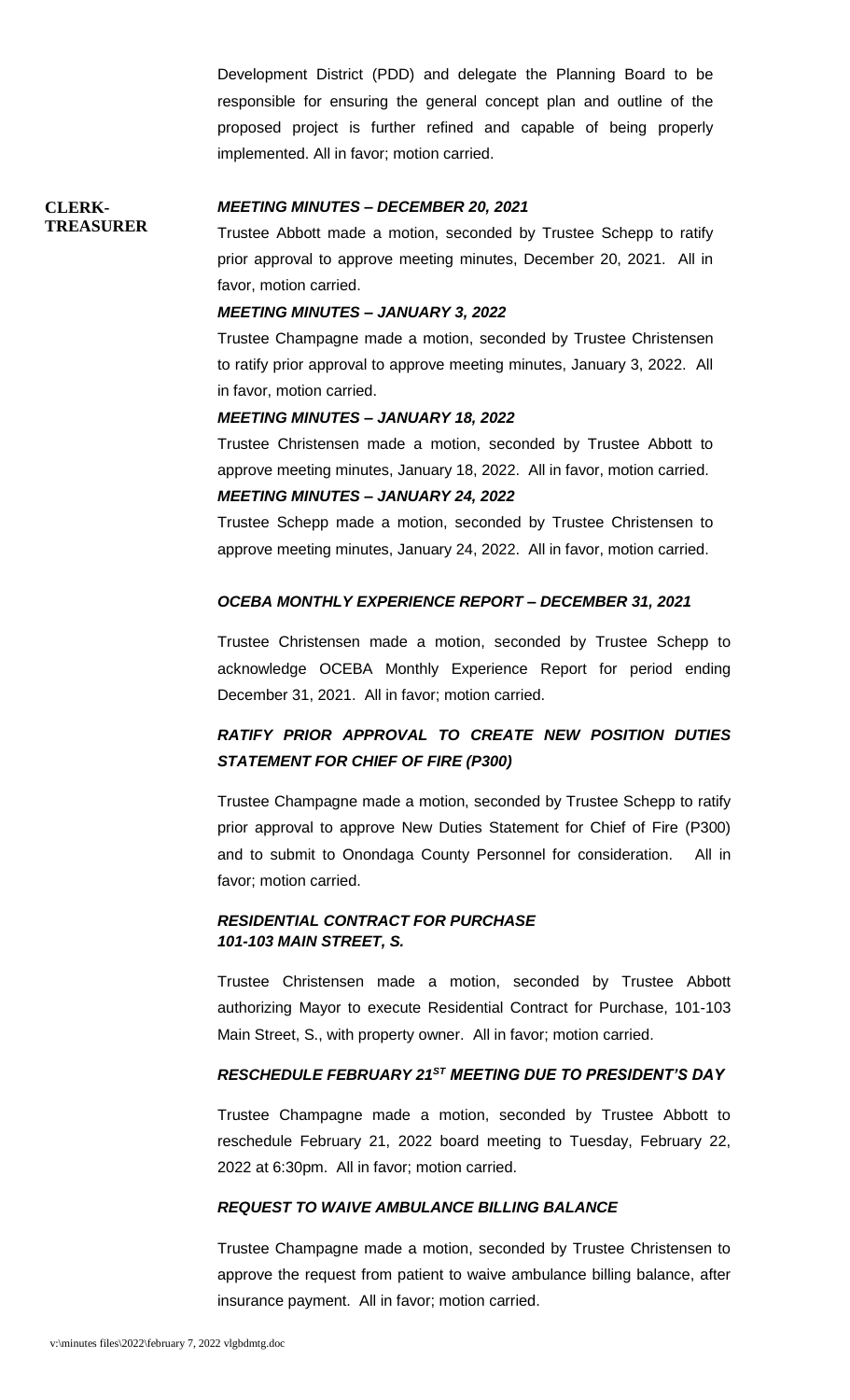#### *HOME RULE LAW REQUEST – UPDATE*

Mayor Brazill stated Assemblyman Al Stirpe, Jr. notified him the Home Rule Request for Bill #10307 amending the real property tax law in relation to allowing certain villages to enact a tax exemption for newly constructed single-family and multi-family residential properties, we submitted in 2018 is back in front of State Legislature. We have been instructed to resubmit the request with new Bill #A5987A. Attorney Hills stated on June 4, 2018 the village board voted in favor of enacting the legislation and held a public hearing on July 2, 2018 and with no changes to the legislation the village board can move forward with resubmittal under new Bill #.

Home Rule Law Request approved July 2, 2018 reads:

An act to amend the real property tax law, in relation to allowing certain villages to enact a tax exemption for newly constructed single-family and multi-family residential properties; and providing for the repeal of such provisions upon expirations thereof;

The people of the state of New York, represented in Senate and Assembly, do enact as follows:

*SECTION 1. The real property tax law is amended by adding a new section 485-u to read as follows:*

*485-u. Newly constructed single-family and multi-family residential exemption; certain villages. §1. Single-family and multi-family residential properties constructed subsequent to the effective date of a local law adopted pursuant to this section shall be exempt from village taxes to the*  extent provided in this section. After a public hearing, the governing *board of a village with a population greater than three thousand four hundred forty and less than three thousand four hundred fifty, based upon the two thousand ten federal census may, be local law, provided for the exemption of real property from taxation as provided in this section. A copy of such local law shall be filed with the commissioner and the assessor of such municipality who prepares the assessment roll on which the taxes of such municipality are levied. 2. (a)(i) Eligible newly constructed single-family and multi-family residential property shall be exempt according to the following schedule:* 

| Year of Exemption | Exemption |
|-------------------|-----------|
| 1                 | 25%       |
| 2                 | 20%       |
| 3                 | 15%       |
| 4                 | 10%       |
| 5                 | 5%        |

*(ii) Such exemption shall apply solely to the increase in assessed value thereof attributable to the construction of the single-family and multifamily residential property. (b) No such exemption shall be granted unless: (i) such construction occurred on vacant, predominantly vacant or under-utilized land; and (ii) such construction commenced on or after the effective date of the local law described in subdivision one of this section, but no later than five years after the effective date of this section.3.*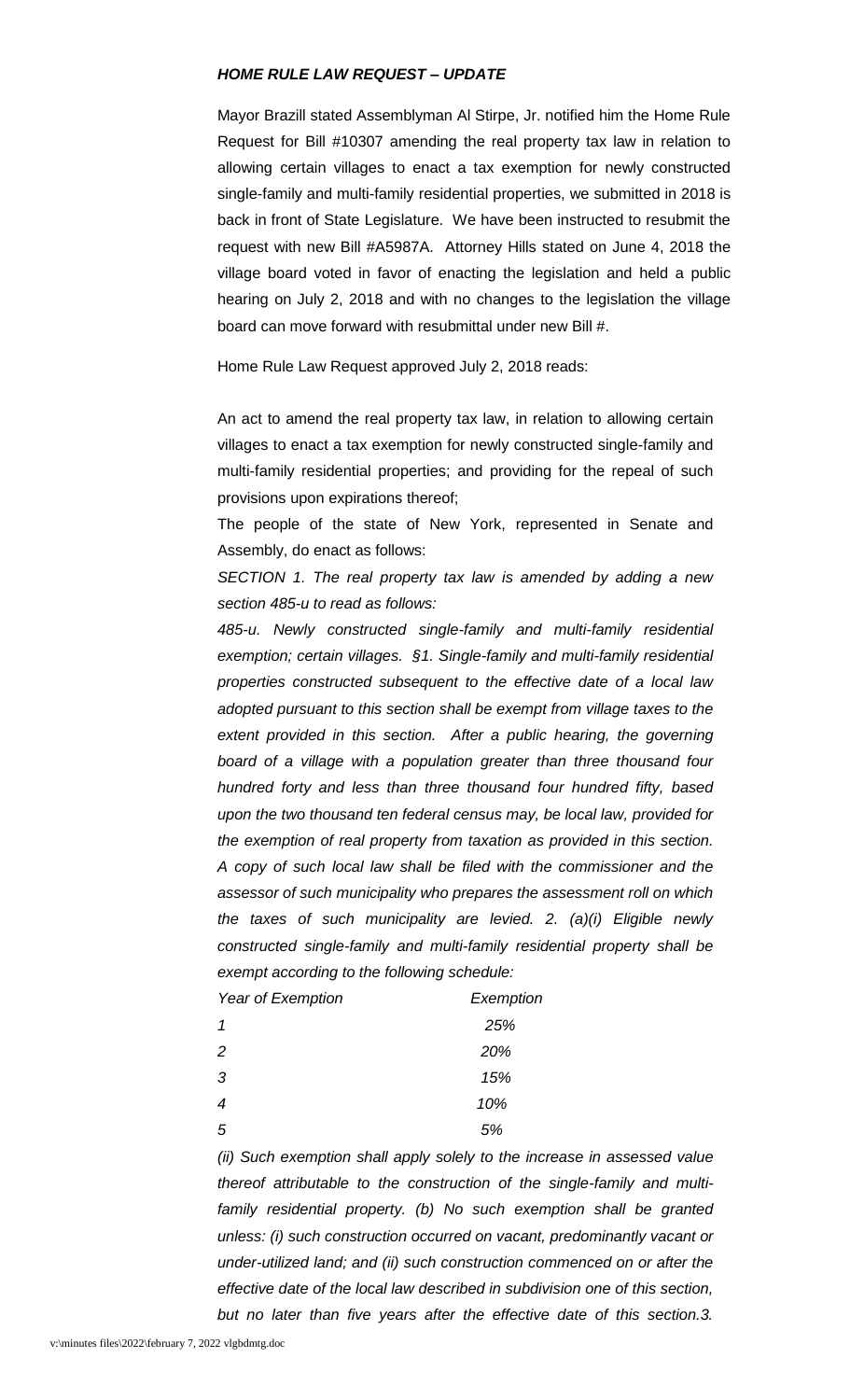*Application for exemption under this section shall be made on a form prescribed by the commissioner and filed with such assessor on or before the applicable taxable status date and within one year from the date of completion of such construction. 4. If such assessor is satisfied that the applicant is entitled to an exemption pursuant to this section, he or she shall approve the application and such real property shall thereafter be exempt from taxation as provided in this section commencing with the assessment roll prepared after the taxable status date referred to in subdivision three of this section. The assessed value of any exemption granted pursuant to this section shall be entered by the assessor on the assessment roll with the taxable property, with the amount of the exemption shown in a separate column. 5. The provisions of this section shall apply to real property used as the primary residence of the owner. 6. A local law adopted pursuant to this section may be*  repealed by the governing board of the applicable village. In the event of *such repeal, the exemption granted pursuant to this section shall cease. §2. This act shall take effect immediately; provided, however, that this act shall expire and be deemed repealed ten years after it shall have become law.*

Trustee Champagne made a motion, seconded by Trustee Christensen to ratify prior approval on July 2, 2022 and to resubmit Home Rule Law Request under Bill #A5987A. All in favor; motion carried.

**ELECTION** *APPOINT MACHINE TECHNICIAN*

Trustee Champagne made a motion, seconded by Trustee Christensen to approve Nina Haley, machine technician, \$25/per hour for approximately four (4) hours for March 15, 2022 Village Election. All in favor; motion carried.

#### **CELEBRATIONS** *LEGION POST 1102*

Trustee Christensen made a motion, seconded by Trustee Schepp to approve Legion Post 1102 to participate on Memorial Day and Annual Festival with Chicken BBQ. All in favor; motion carried.

#### **PARKS** *MOSQUITO AUTHORITY*

Trustee Schepp made a motion, seconded by Trustee Champagne to approve Mosquito Authority 2022 service package, full season, April through October, \$1,209.60 for Lewis and Rees Parks. All in favor; motion carried.

#### **FIRE DEPARTMENT** *RATIFY PRIOR APPROVAL – DECEMBER 27, 2021 FIRE DEPARTMENT ELECTION RESULTS*

Trustee Champagne made a motion, seconded by Trustee Schepp to ratify prior approval to accept December 27, 2021 Minoa Fire Department election results for Deputy Chief (C3) Jeremy Erard and FS2 Captain Jeremy DiBello for a one year term. All in favor; motion carried.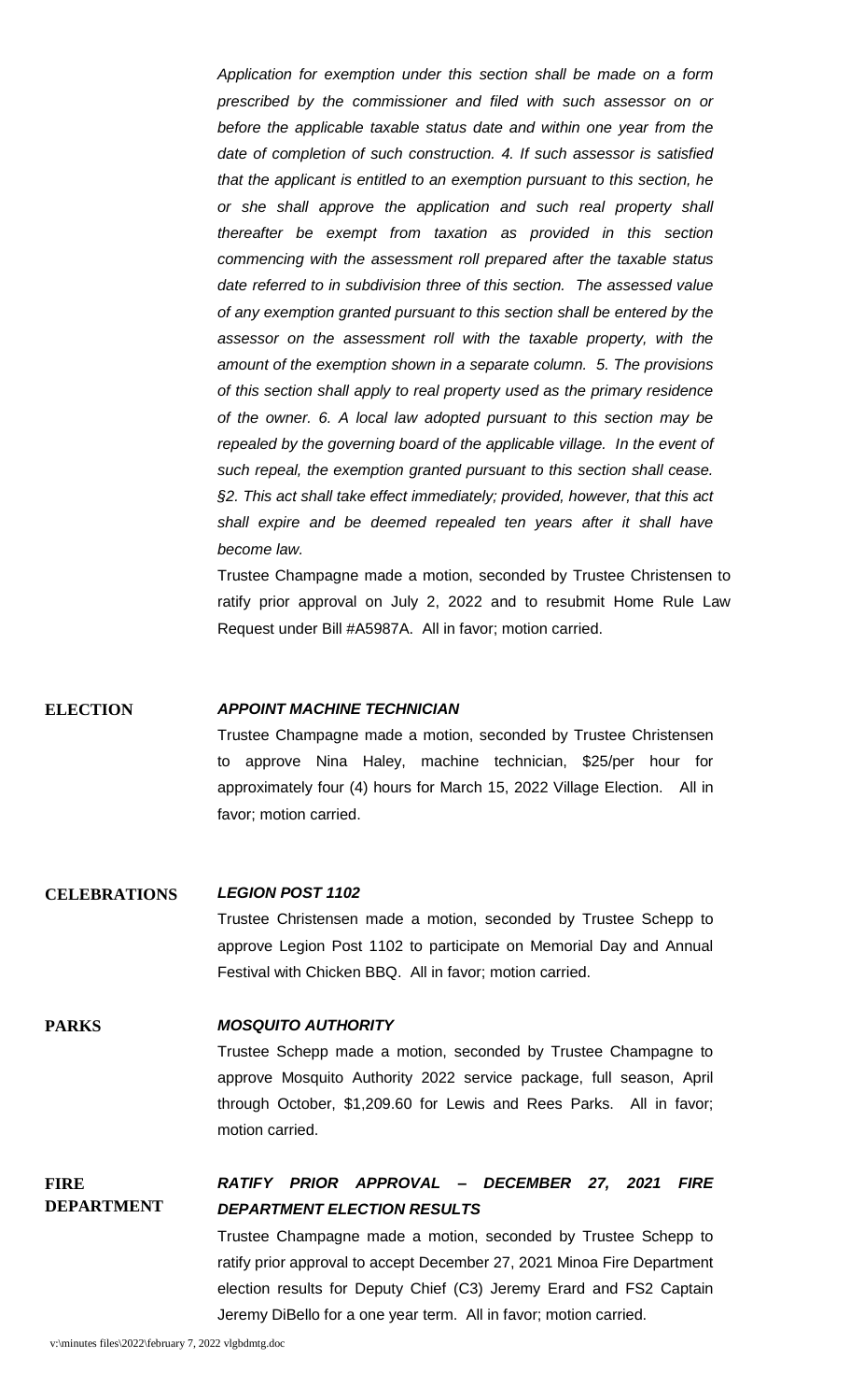#### *RESIGNATION – LEONARD MODELEWSKI*

Trustee Schepp made a motion, seconded by Trustee Christensen to approve Leonard Modelewski resignation as caretaker and active member effective February 1, 2022 contingent upon Minoa Fire Department, Inc approval. All in favor; motion carried.

#### *REQUEST TO USE FS2 – BRUCE BENNET JR*

Trustee Champagne made a motion, seconded by Trustee Christensen to approve Bruce Bennett, Jr request to use FS2, February 1, 2022, 2pm - 4pm contingent upon Minoa Fire Department, Inc approval. All in favor; motion carried.

#### **EMS 2022 JANUARY CALL VOLUME REPORT**

Village board reviewed the January 2022 call report: 164 EMS calls 12 missed calls

#### **WASTEWATER**  *NYWEA SUSTAINABILITY AWARD*

Village board congratulated Eric Cushing and his crew for receiving NYWEA's Sustainability Award representing Category 1 (communities < 10,000 people). This award honors an organization that demonstrates environmental success in developing a culture that encourages and rewards sustainable "triple bottom-line" decision making at all levels.

# *MILLER ENGINEERING PROPOSAL FOR PRIMARY CLARIFIER IMPROVEMENTS USING ARPA FUNDING*

Trustee Abbott made a motion, seconded by Trustee Christensen to approve Miller Engineering proposal to prepare bid documents and assist in bidding and award of contracts for improvements to primary clarifiers, Task 1 – Project Coordination/Administration Services, Task 2- Design Phase Services, and Task 3 – Bid Phase Services with an estimated notto-exceed budget of \$31,950.00. All in favor; motion carried.

**AUDIT OF CLAIMS ABSTRACT #017** A motion was made by Trustee Christensen and seconded by Trustee Schepp that the claims on **Abstract #017** in the amount of General Fund \$99,676.62 (Vouchers 650 - 704), Sewer Fund \$17,564.20 (Vouchers 246 - 266), Trust & Agency \$46,103.40 (Vouchers 209 – 223) for a total of \$163,344.22; All in favor; motion carried.

**TRUSTEES**  Trustee Abbott, Champagne and Schepp – no report.

- **REPORT** Trustee Christensen reported approximately 700 participates have registered for the Lake Effect Race on February 12<sup>th</sup>
- **MAYOR'S REPORT** Mayor Brazill announced the village has received approximately 400 COVID test kits and will distribute them on February 9<sup>th</sup>, 8am at Schepps Funeral Home.

**TREATMENT**

**PLANT**